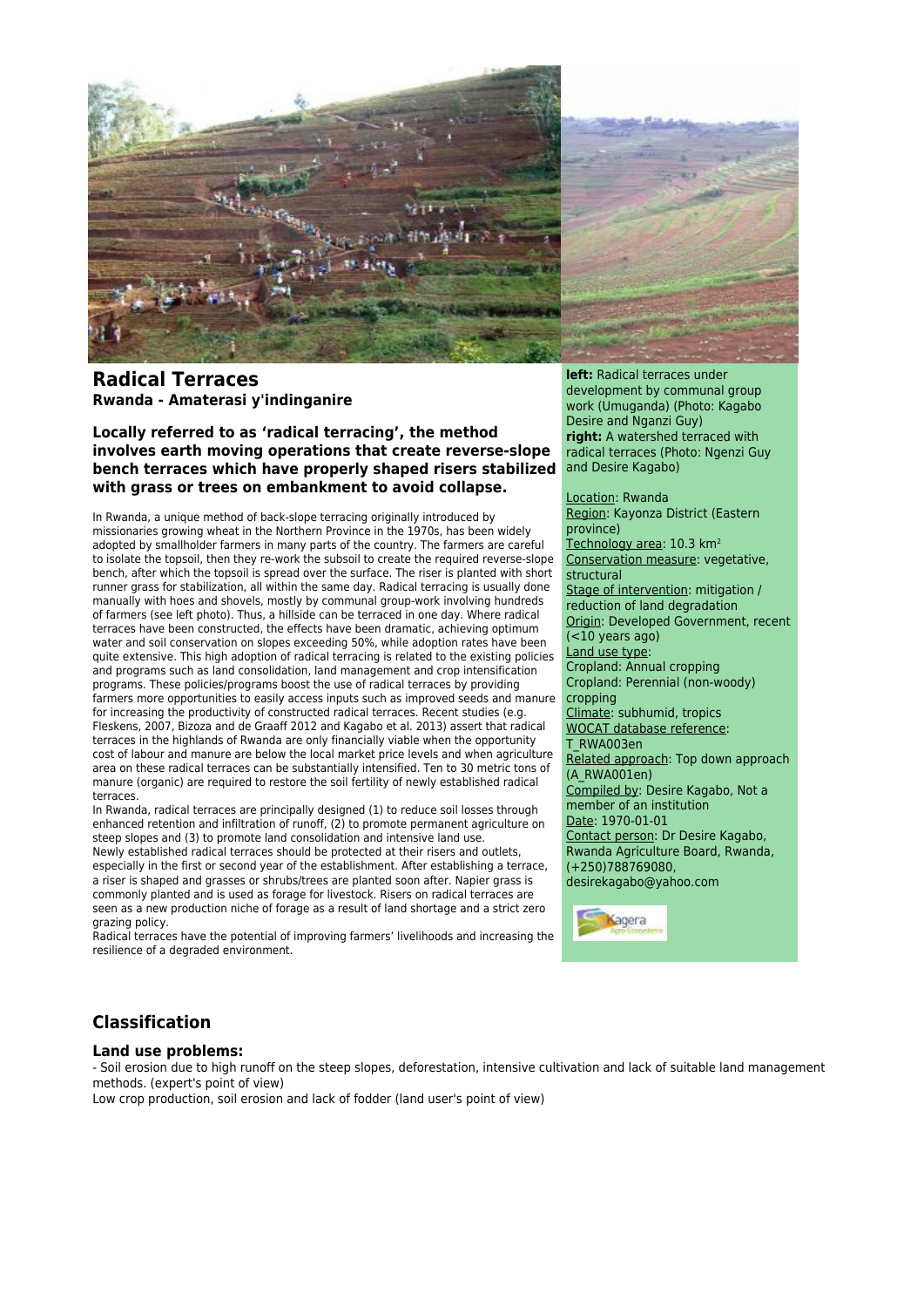

Annual cropping Perennial (non-woody) cropping rainfed

#### **Stage of intervention Origin Level of technical knowledge**

 Prevention Mitigation / Reduction Rehabilitation

 Land users initiative Experiments / Research Externally introduced

đ л



subhumid Soil erosion by water: loss of topsoil / surface erosion

#### **Land use Climate Degradation Conservation measure**



vegetative: Grasses and perennial herbaceous plants structural: Bench terraces (slope of terrace bed <6%)

 Agricultural advisor Land user

**Main causes of land degradation:** Direct causes - Human induced: over-exploitation of vegetation for domestic use, overgrazing Direct causes - Natural: other natural causes, Extreme topography: steep slopes in many cases over 50%

## **Main technical functions:**

Indirect causes: population pressure

- control of concentrated runoff: retain / trap

#### **Secondary technical functions:**

- control of concentrated runoff: impede / retard
- reduction of slope angle
- reduction of slope length

## **Environment**

| <b>Natural Environment</b>                                                                                                                                                                                                                                                                                                                                                                                                                                                            |                                                                                                        |                                                                                             |                                                                       |
|---------------------------------------------------------------------------------------------------------------------------------------------------------------------------------------------------------------------------------------------------------------------------------------------------------------------------------------------------------------------------------------------------------------------------------------------------------------------------------------|--------------------------------------------------------------------------------------------------------|---------------------------------------------------------------------------------------------|-----------------------------------------------------------------------|
| Average annual rainfall<br>(mm)                                                                                                                                                                                                                                                                                                                                                                                                                                                       | Altitude (m a.s.l.)                                                                                    | <b>Landform</b>                                                                             | Slope $(\%)$                                                          |
| $> 4000$ mm<br>3000-4000 mm<br>2000-3000 mm<br>1500-2000 mm<br>1000-1500 mm<br>750-1000 mm<br>500-750 mm<br>250-500 mm<br>$<$ 250 mm                                                                                                                                                                                                                                                                                                                                                  | >4000<br>3000-4000<br>2500-3000<br>2000-2500<br>1500-2000<br>1000-1500<br>500-1000<br>100-500<br>< 100 | plateau / plains<br>ridges<br>mountain slopes<br>hill slopes<br>footslopes<br>valley floors | flat<br>gentle<br>moderate<br>rolling<br>hilly<br>steep<br>very steep |
| Soil depth (cm)<br><b>Growing season(s): 120 days (September-</b><br>Soil water storage capacity: low<br>January), 90 days (March - June)<br>Ground water table: $> 50$ m<br><b>Soil texture:</b> coarse / light (sandy)<br><b>Availability of surface water: poor / none</b><br>$0 - 20$<br><b>Topsoil organic matter:</b> $low (<1%)$<br>Water quality: poor drinking water<br>$20 - 50$<br><b>Biodiversity: low</b><br>Soil drainage/infiltration: good<br>50-80<br>80-120<br>>120 |                                                                                                        |                                                                                             |                                                                       |
| <b>Tolerant of climatic extremes:</b> temperature increase, seasonal rainfall decrease, droughts / dry spells                                                                                                                                                                                                                                                                                                                                                                         |                                                                                                        |                                                                                             |                                                                       |

Other: Government: recent (<10 years ago)

**Sensitive to climatic extremes:** heavy rainfall events (intensities and amount), floods, land slides

## **Human Environment**

1,000-10,000 >10,000

| (ha) | <b>Cropland per household</b> | <b>Land user:</b> Individual / household, Small scale<br>land users, men and women<br>Population density: 50-100 persons/km2 | <b>Importance of off-farm income:</b> less than 10%<br>of all income:<br><b>Access to service and infrastructure: low:</b> |
|------|-------------------------------|------------------------------------------------------------------------------------------------------------------------------|----------------------------------------------------------------------------------------------------------------------------|
|      | < 0.5                         | <b>Annual population growth: 2% - 3%</b>                                                                                     | employment (eg off-farm), market, energy,                                                                                  |
|      | $0.5 - 1$                     | <b>Land ownership:</b> individual, titled                                                                                    | drinking water and sanitation, financial services;                                                                         |
|      | $1-2$                         | Land use rights: individual                                                                                                  | moderate: education, technical assistance, roads &                                                                         |
|      | $2 - 5$                       | Water use rights: open access (unorganised)                                                                                  | transport; high: health                                                                                                    |
|      | $5 - 15$                      | <b>Relative level of wealth: poor, which</b><br>represents 75% of the land users; 60% of the total                           | Market orientation: subsistence (self-supply)                                                                              |
|      | 15-50                         | area is owned by poor land users                                                                                             |                                                                                                                            |
|      | 50-100                        |                                                                                                                              |                                                                                                                            |
|      | 100-500                       |                                                                                                                              |                                                                                                                            |
|      | 500-1,000                     |                                                                                                                              |                                                                                                                            |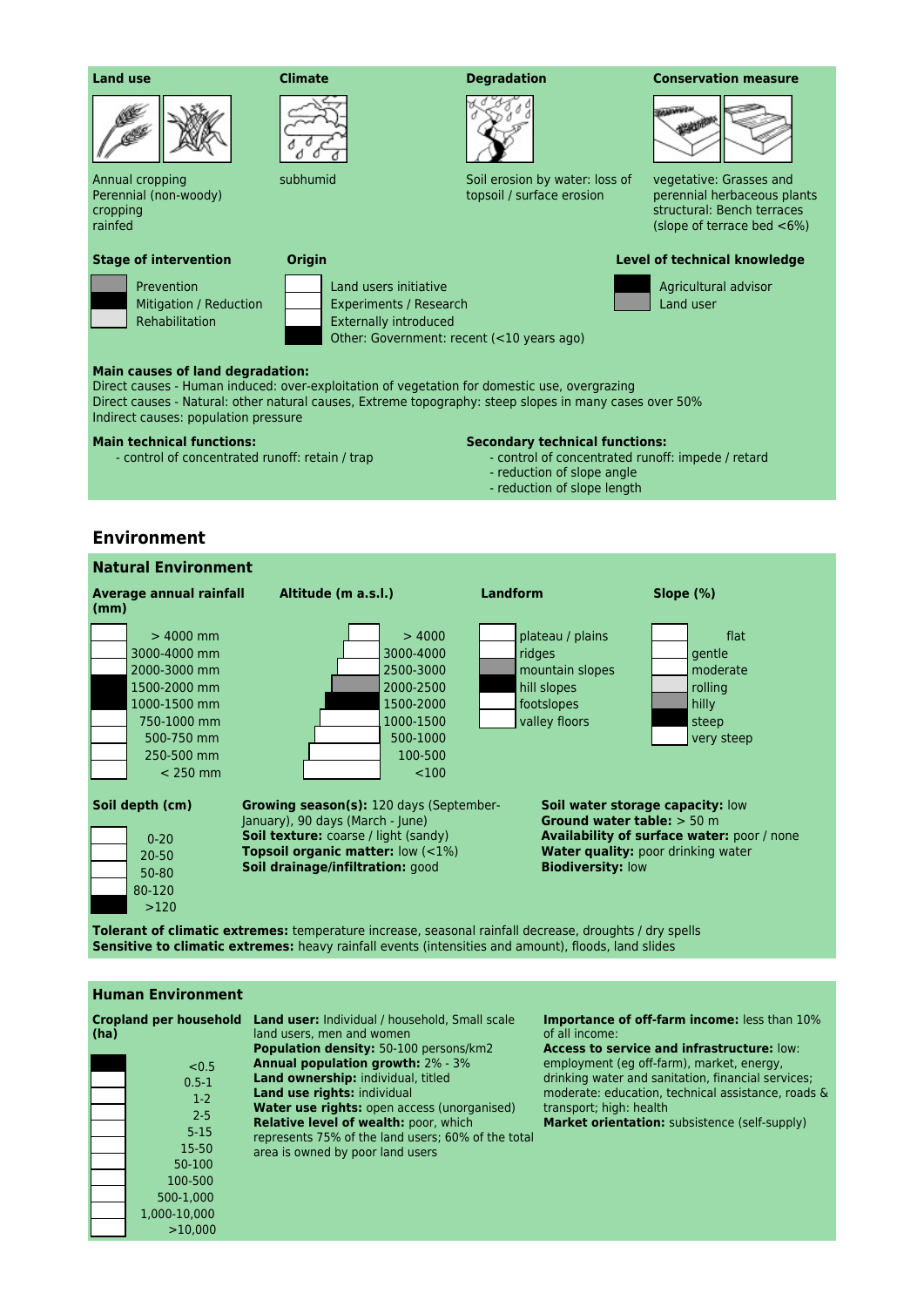

## **Technical drawing**

The farmers are careful to isolate the topsoil, then they re-work the subsoil to create the required reverse-slope bench, after which the topsoil is spread over the surface. The riser is planted with short runner grass for stabilization, all within the same period. (Kagabo Desire and Ngenzi Guy)

# **Implementation activities, inputs and costs**

| <b>Establishment activities</b>                                                                                                                                                                                                                                                                                                                                                                        | <b>Establishment inputs and costs per ha</b> |         |                                    |  |
|--------------------------------------------------------------------------------------------------------------------------------------------------------------------------------------------------------------------------------------------------------------------------------------------------------------------------------------------------------------------------------------------------------|----------------------------------------------|---------|------------------------------------|--|
| - Cuttings of grasses<br>- Transport of grass cuttings<br>- Planting of grass cuttings<br>- Land surveying (slope determination, soil structure<br>and texture analysis)<br>- Construction of bunds (risers) with soil from upper and<br>lower sides<br>- Level terraces bed (surface soil moved from upper to<br>lower part of terraces)<br>- cutting subsurface soil, leveling and refilling surface | <b>Inputs</b>                                |         | Costs (US\$) % met by land<br>user |  |
|                                                                                                                                                                                                                                                                                                                                                                                                        | Labour                                       | 525.43  | 10%                                |  |
|                                                                                                                                                                                                                                                                                                                                                                                                        | Equipment                                    |         |                                    |  |
|                                                                                                                                                                                                                                                                                                                                                                                                        | - tools                                      | 212.00  | $1\%$                              |  |
|                                                                                                                                                                                                                                                                                                                                                                                                        | Agricultural                                 |         |                                    |  |
|                                                                                                                                                                                                                                                                                                                                                                                                        | - seedlings                                  | 16.00   | 100%                               |  |
| soil                                                                                                                                                                                                                                                                                                                                                                                                   | - Lime                                       | 200.00  | $0\%$                              |  |
| - Make lips on edges of terraces<br>- Compact risers                                                                                                                                                                                                                                                                                                                                                   | - Mineral fertilizers                        | 235.00  | $0\%$                              |  |
| - Plant grasses including agro-forestery trees.<br>- Input/ application of farmyard manure and liming                                                                                                                                                                                                                                                                                                  | - Farmyard Manure                            | 468.00  | $0\%$                              |  |
|                                                                                                                                                                                                                                                                                                                                                                                                        | <b>TOTAL</b>                                 | 1656.43 | 4.27%                              |  |

| <b>Maintenance/recurrent activities</b>                |               | Maintenance/recurrent inputs and costs per ha per year |                                    |
|--------------------------------------------------------|---------------|--------------------------------------------------------|------------------------------------|
| - Weeding<br>- Manure application<br>- Grass streaming | <b>Inputs</b> |                                                        | Costs (US\$) % met by land<br>user |
| - Cleaning of channels and drains                      | Labour        | 6.66                                                   | 100%                               |
| - Regular repair of destroyed risers                   | <b>TOTAL</b>  | 6.66                                                   | 100.00%                            |

### **Remarks:**

Factors that affect the cost are labor, soil structure and slope

The cost is calculated using the rate of US dollars at present time and were estimated according to the cost of construction of one radical terrace. At present the labor is 1.6\$ per day. This was calculated on 25/07/2011.

# **Assessment**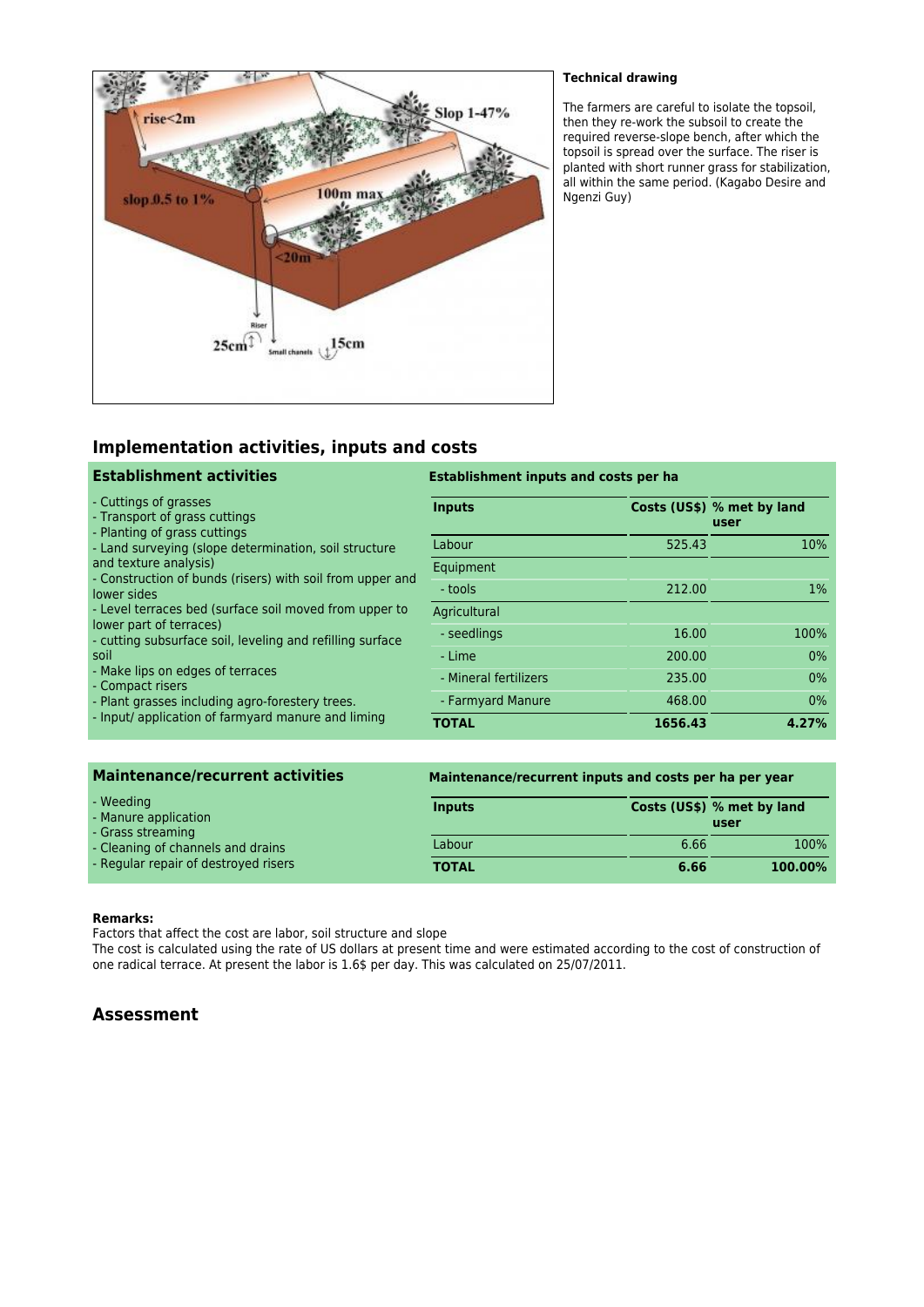| <b>Impacts of the Technology</b>                                                                                                          |                                                                                                                                                                                                |                                                                                                                                |  |  |
|-------------------------------------------------------------------------------------------------------------------------------------------|------------------------------------------------------------------------------------------------------------------------------------------------------------------------------------------------|--------------------------------------------------------------------------------------------------------------------------------|--|--|
| <b>Production and socio-economic benefits</b>                                                                                             |                                                                                                                                                                                                | <b>Production and socio-economic disadvantages</b>                                                                             |  |  |
| $+ + +$<br>++                                                                                                                             | increased crop yield<br>increased fodder production                                                                                                                                            | +++<br>Disturbs the fertile top soil<br>$+ +$<br>Require high quantity of FYM and mineral fertilizers<br>×<br>Reduce crop area |  |  |
| <b>Socio-cultural benefits</b>                                                                                                            |                                                                                                                                                                                                | Socio-cultural disadvantages                                                                                                   |  |  |
| +++                                                                                                                                       | improved conservation / erosion knowledge                                                                                                                                                      |                                                                                                                                |  |  |
|                                                                                                                                           | <b>Ecological benefits</b>                                                                                                                                                                     | <b>Ecological disadvantages</b>                                                                                                |  |  |
| $+ + +$<br>$+ + +$<br>$+ +$<br>+<br>+<br>+                                                                                                | reduced surface runoff<br>reduced soil loss<br>reduced emission of carbon and greenhouse gases<br>increased water quantity<br>increased soil moisture<br>reduced hazard towards adverse events | $+ + +$<br>The biodiversity is reduced                                                                                         |  |  |
| <b>Off-site benefits</b>                                                                                                                  |                                                                                                                                                                                                | <b>Off-site disadvantages</b>                                                                                                  |  |  |
| $+ + +$<br>$++$<br>$+ +$<br>$+ +$                                                                                                         | reduced downstream flooding<br>reduced downstream siltation<br>reduced damage on neighbours fields<br>reduced damage on public / private infrastructure                                        |                                                                                                                                |  |  |
| <b>Contribution to human well-being / livelihoods</b>                                                                                     |                                                                                                                                                                                                |                                                                                                                                |  |  |
| +<br>The technology is newly established and the soil need enough farmyard manure and inputs to re-stabilize and regain<br>its fertility. |                                                                                                                                                                                                |                                                                                                                                |  |  |
|                                                                                                                                           |                                                                                                                                                                                                |                                                                                                                                |  |  |

| Benefits /costs according to land user |                                     |               |                    |  |
|----------------------------------------|-------------------------------------|---------------|--------------------|--|
|                                        | <b>Benefits compared with costs</b> | short-term:   | long-term:         |  |
|                                        | <b>Establishment</b>                | negative      | very positive      |  |
|                                        | Maintenance / recurrent             | very negative | neutral / balanced |  |
|                                        |                                     |               |                    |  |

### **Acceptance / adoption:**

70% of land user families (140 families; 100% of area) have implemented the technology with external material support. 5% of land user families (10 families; 10% of area) have implemented the technology voluntary. There is little trend towards (growing) spontaneous adoption of the technology. The real advantages of the technology are observed after 5 to 6 years with good maintenance of structures

# **Concluding statements**

| Strengths and $\rightarrow$ how to sustain/improve                                                                                                                                                       | Weaknesses and $\rightarrow$ how to overcome                                                                                                                                                                                                                    |  |
|----------------------------------------------------------------------------------------------------------------------------------------------------------------------------------------------------------|-----------------------------------------------------------------------------------------------------------------------------------------------------------------------------------------------------------------------------------------------------------------|--|
| It controls soil erosion $\rightarrow$ There is a need to plant grasses or<br>trees on risers to stabilize terraces                                                                                      | The establishment of radical terraces is expensive $\rightarrow$ The<br>construction of radical terraces should be subsided by the<br>government.                                                                                                               |  |
| It increases soil water holding capacity $\rightarrow$ Organic manure<br>should be added to the terrace to effectively increase the soil<br>water holding capacity.                                      | The initial soil structure is disturbed (lost of soil organic matter)<br>$\rightarrow$ Heavy investments are needed to replenish the soil fertility,<br>especially by adding organic manure.                                                                    |  |
| It increases fodder availability as new niches for fodder<br>production are created. $\rightarrow$ High value nutritive fodder should<br>be planted (napier grass, calliadra, tripsucum, etc.) on risers | The establishment of radical terraces decreases cropped land.<br>$\rightarrow$ Grow high value crops and use adequate quantity of inputs.                                                                                                                       |  |
| It increases crop productivity $\rightarrow$ Terraces should be well<br>maintained by providing more inputs and regular maintenance<br>of bench struactures                                              | With poor maintenance or poor design of radical terraces,<br>landslides may occur. $\rightarrow$ To be much more rigorous in the<br>design and implementation/development of terraces by making<br>sure that professionals are involved in the whole process of |  |
| It reduces soil runoff $\rightarrow$ Good maintenance of structures                                                                                                                                      | establishing terraces.                                                                                                                                                                                                                                          |  |
|                                                                                                                                                                                                          | It reduces the cropped land $\rightarrow$ Farmers should be supported in<br>accessing high value crops and inputs to maximize crop yield.                                                                                                                       |  |